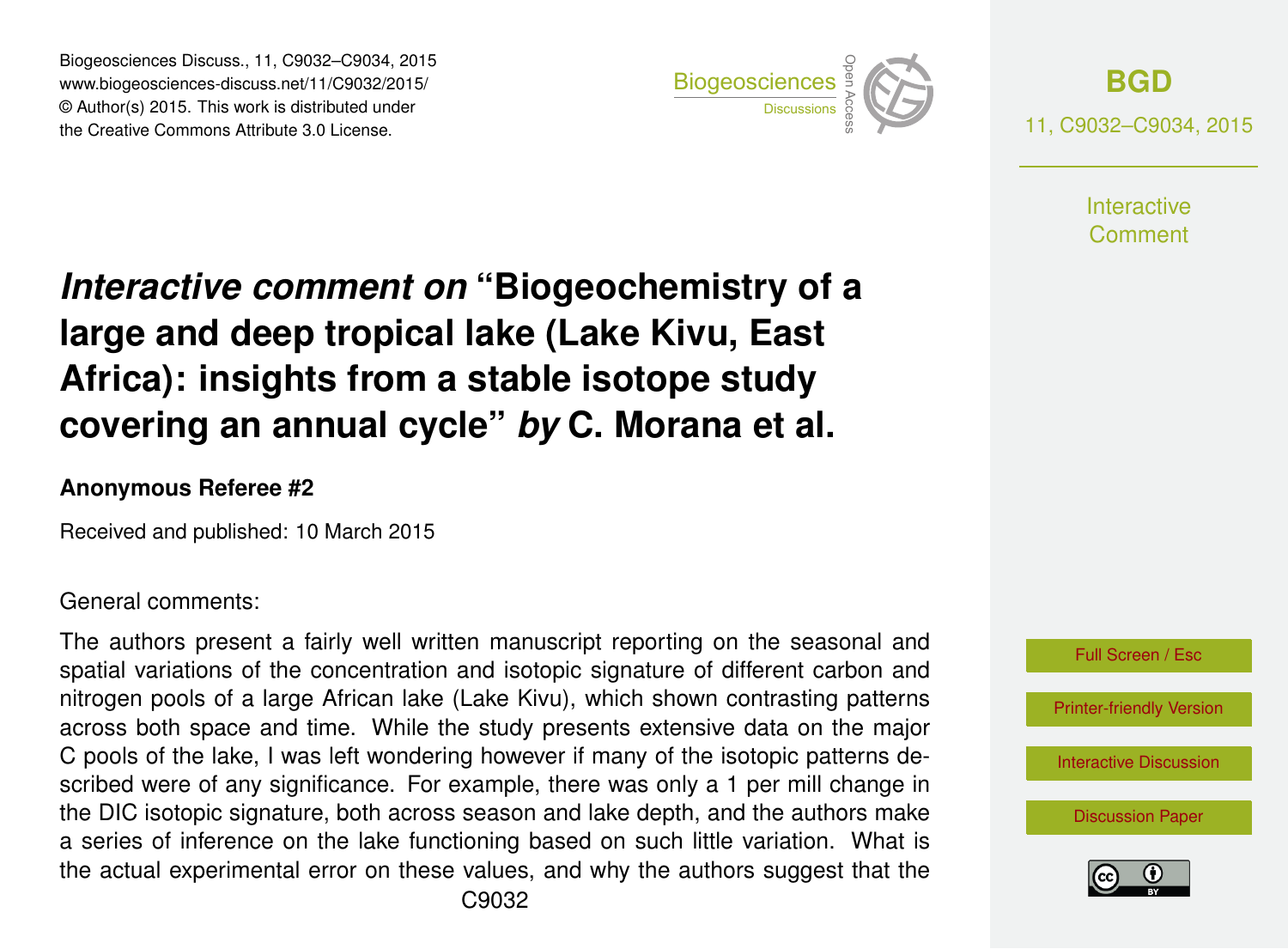change in d13C-DIC is significant, but not the change in d13C-DOC although the latter pool also varied by one per mill? I also had a hard time reconciling the conclusion that the lake is net autotrophic, yet a net C source to the atmosphere based on the isotopic evidence presented. The authors suggest that allochthonous inputs are of minor importance, so my question is then where is the excess C coming from? Also, I wouldn't be surprised if the gradual and small enrichment of the DIC isotopic signature during the rainy season may simply reflect a return to the equilibrium of the DIC pool isotopic signature with the atmosphere after the intrusion of a more depleted pool during the dry season, which would have little to do with biological processes (PP>R), but more with simple physical mixing. In this regard, the study would have greatly beneficiate from gas evasion (or invasion) or metabolism (PP vs. R) measurements. Finally, I was not totally convinced by the importance of the methane-based biomass production for the lake food web as suggested by the authors. Per the authors calculation, about 5% only of the oxidized methane could be incorporated into biomass, in line with other lake studies (Jones and Lennon. 2010. AME 58:45-53), and I would thus suggest toning down the conclusions accordingly.

Specific comments:

P17236L219: Maybe this has been observed in temperate lakes, but here the data show a complete opposite pattern: more depleted d13C-DIC values were found at times i.e., during the dry season (Fig.2b) when the Chla (and potentially PP) values peaked in the lake, suggesting only a limited impact of PP on the seasonal dynamics of the DIC pool isotopic signature.

P17236L23: Again, perhaps I am missing something, but it seems to me that the enrichment of the d13C-DIC during the rainy season could simply be reflecting a reequilibration with atmospheric CO2 after the DIC became depleted due to deeper water mixing (P17234L24 and Fig.2b). Did the authors take this into account at all? What would be the expected d13C-DIC values if fully equilibrated with the atmosphere?

## **[BGD](http://www.biogeosciences-discuss.net)**

11, C9032–C9034, 2015

Interactive Comment



[Printer-friendly Version](http://www.biogeosciences-discuss.net/11/C9032/2015/bgd-11-C9032-2015-print.pdf)

[Interactive Discussion](http://www.biogeosciences-discuss.net/11/17227/2014/bgd-11-17227-2014-discussion.html)

[Discussion Paper](http://www.biogeosciences-discuss.net/11/17227/2014/bgd-11-17227-2014.pdf)